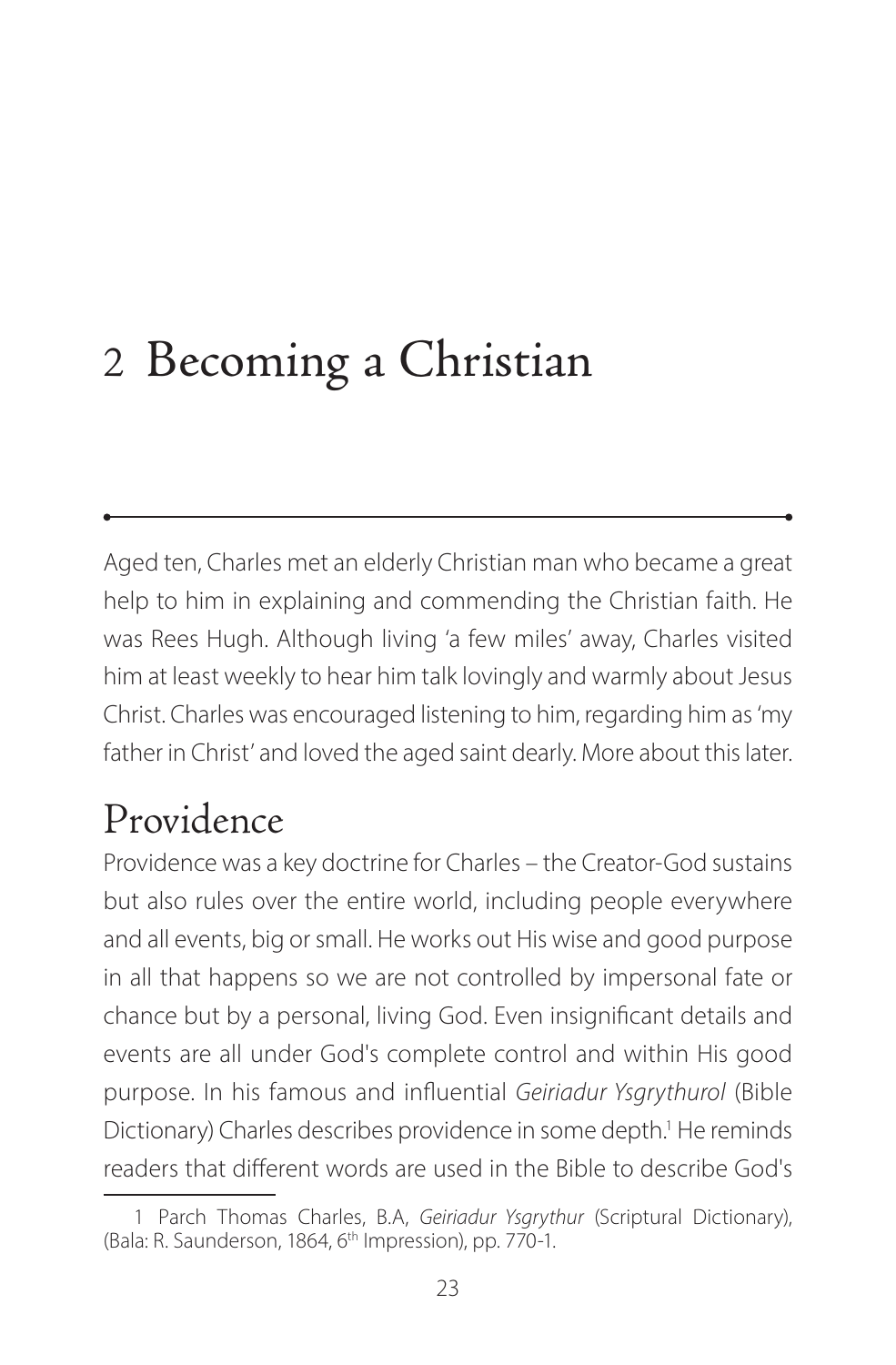#### NO DIFFICULTIES WITH GOD

providential purpose as in Acts 4:28, Romans 8:28-30, 1 Corinthians 2:7 and Ephesians 1:5, 9-11. God does not do anything without a wise, righteous but good purpose, though often His actions are beyond our understanding. God's absolute control and plan in all things worldwide has a special application in fulfilling the divine plan of salvation for the elect through Jesus Christ. In that light Charles could say: 'At last providence brought me acquainted with an aged, holy, and pious man, by name, Rees Hugh…' For Charles, providence was vitally important for understanding life and the world as well as his personal circumstances and the work given him to do. In the twentyfirst century Christians ought to give more attention to this teaching and trust God whatever the circumstances may be.

### Providence illustrated

Thomas Charles was born in 1755 near St Clears in Carmarthenshire, South West Wales. His family rented a large farm but his father, a respected church warden, was not a successful farmer which led to financial difficulties. The young child had several siblings and his mother exercised considerable influence on his early years. In God's providence, the area where Charles lived had a Christian background dating back to the mid-sixteenth century but it was a local vicar, Griffith Jones (1684–1761) in Llanddowror, who influenced Charles but only indirectly for he died five years before Charles attended the parish school there.

Griffith Jones preached extensively in Wales and many people were converted through him. One strategic aspect of Jones's work was establishing schools in the country. His schools were different from those of today for they circulated around Wales, remaining in one locality for three months. As very few people were able to read, the purpose of these schools was to teach children in the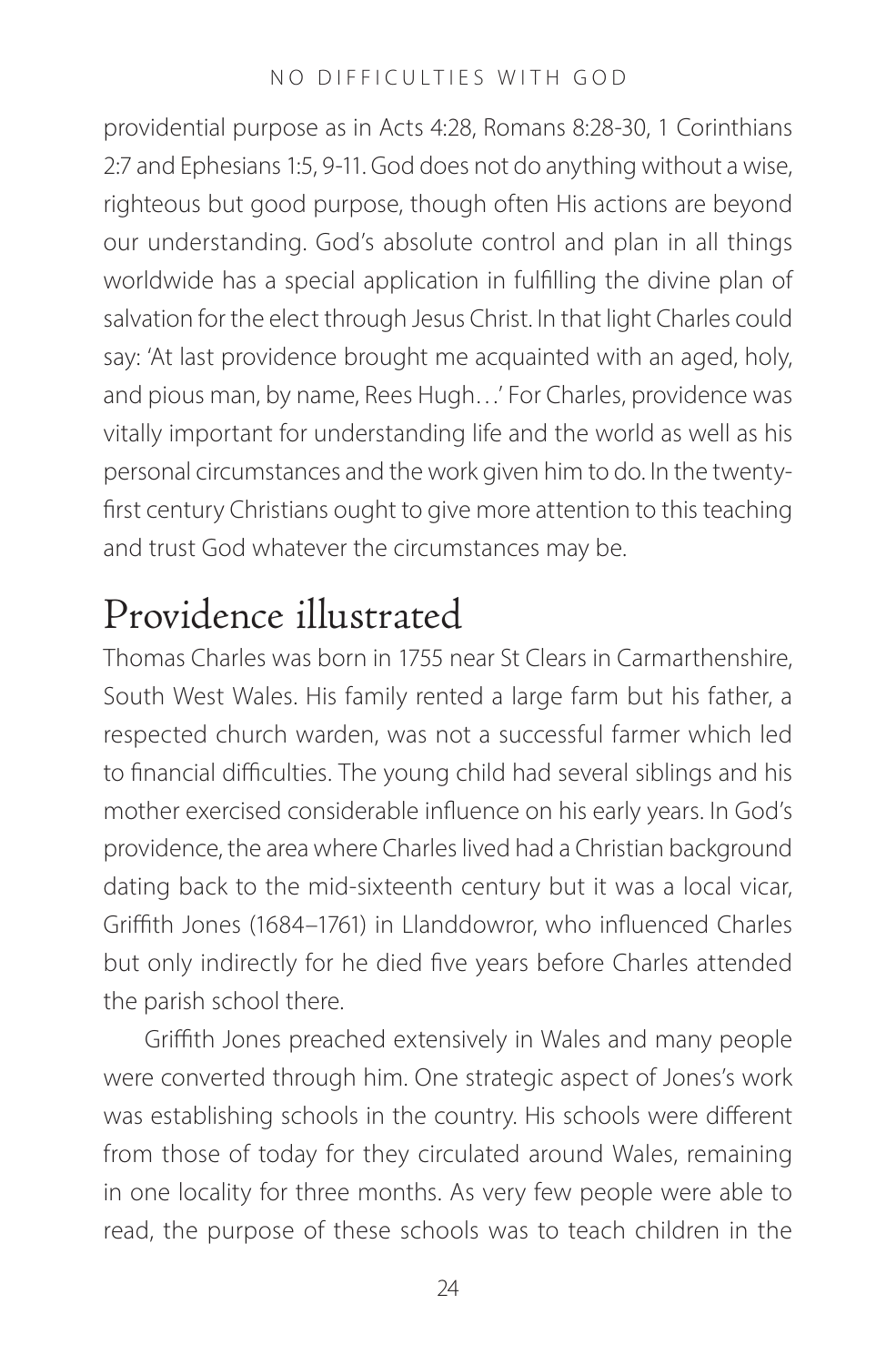#### BECOMING A CHRISTIAN

daytime to read and then adults in the evenings. Jones thought three months was adequate time for all to learn to read. Jones was also involved in appointing and training the teachers and collecting money from wealthy people and charities to support the schools. Those attending the schools were taught to read the Welsh Bible and taught the Catechism of the Church of England.2 The population in Wales at this time was just over half a million people but nearly half the population had been taught to read through these schools, becoming acquainted with the Bible and its message. Thomas Charles was able to build upon and extend considerably this massive contribution.

When probably eleven years of age, Charles was sent to the parish church school in Llanddowror where he studied for three years until he was fourteen years of age. Here he would hear more about Griffith Jones and develop a more serious interest in the Christian faith, becoming more aware of sin in his life and regularly walking several miles to hear the gospel preached. Christian books also helped him and he felt the need to share with others his thoughts about the Christian faith. In that respect he felt lonely so valued meeting Rees Hugh, walking several miles, sometimes twice a week, to see him. Rees Hugh had come to trust the Lord through Griffith Jones's ministry, for Charles describes him as 'an old disciple of Mr Griffith Jones of Llanddowror'. Clearly 'his conversation', writes Thomas Charles, 'was much blessed to me'. How was he helped by Rees Hugh? Several clues are provided in what he wrote later in life. One fact was the 'great joy' the man had when sharing about the Lord Jesus. Being a Christian was not a miserable, boring affair for him. Far from it. He loved and knew Christ so well that he delighted

<sup>2</sup> The *Catechism of the Church of England* (1662); Jones wrote his own *Catechism* in 1752 which expanded the former.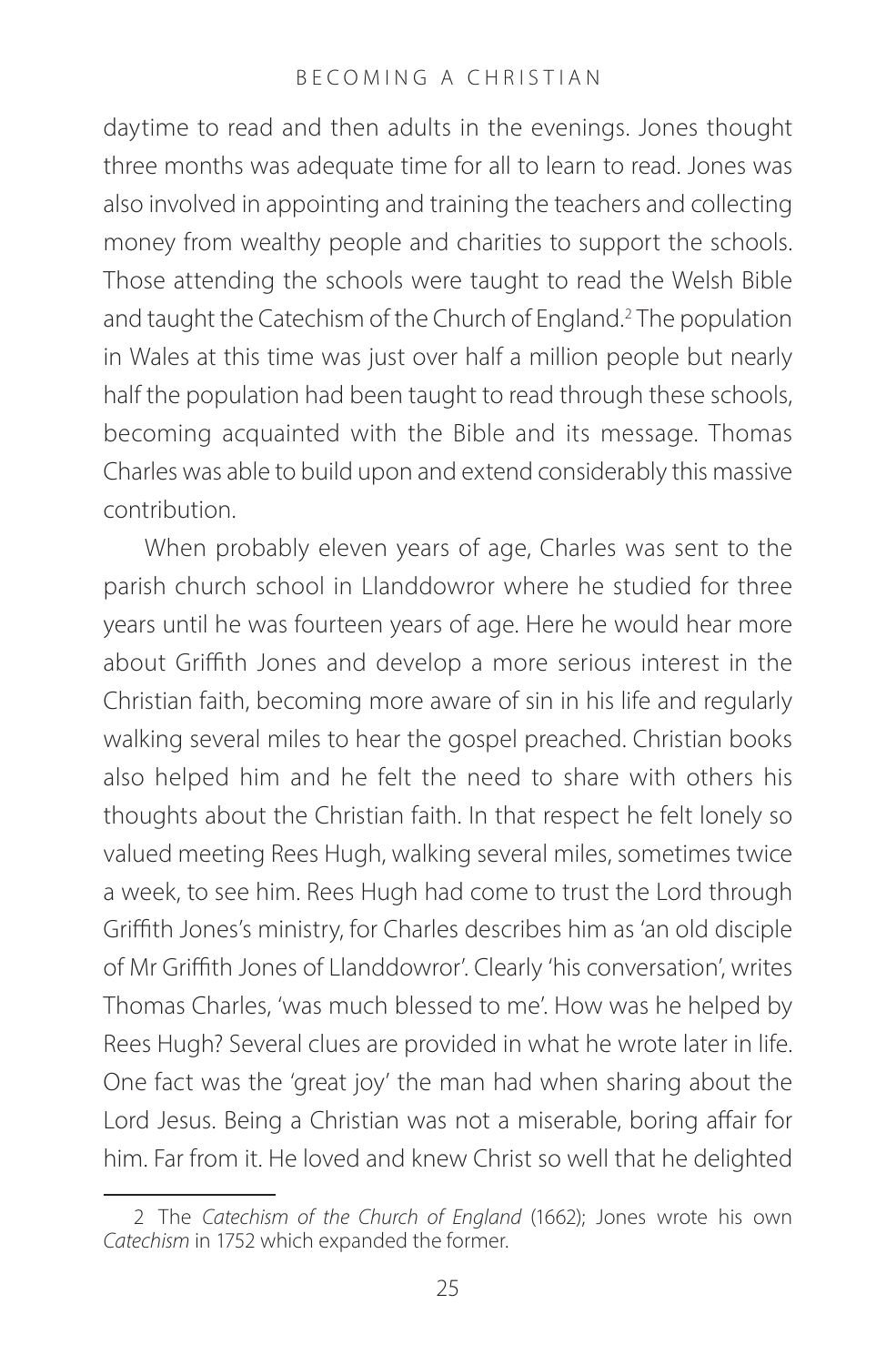in talking about the Lord. Charles explains he 'never was unaffected' by listening to Rees Hugh and remembered him with great affection. Rees Hugh also prayed for the young Charles.

Despite this friendship, Thomas Charles was not a Christian. He sought answers to questions about the Christian faith and decided to receive Holy Communion in the parish church. He wanted to become a Christian and throughout this period he was also helped by the kindness, understanding and love of his family.

## Afraid

At the age of fourteen, Thomas Charles suddenly became afraid. There was a feeling of 'dread' on his part. Referring to Rees Hugh, Charles adds: 'My old dear friend was very fearful and anxious for me in my new situation.' The 'new situation' was his father's decision to send him to Carmarthen Academy for further studies. The Academy had a long and varied history in terms of location and belief with its nominal, religious influence despite the different theological views of tutors. Academic standards were high, possibly the best in Wales, so Charles, despite his 'dread', would receive an excellent education there. His friend, Rees Hugh, 'prayed earnestly with me and for me before I went', writes Charles, 'and I have often thought I have received many blessings in answer to his prayers to God for me.' Although he did not realise at the time, in providence God was preparing Charles for his future work by directing him to the Academy. For example, one tutor gave Thomas Charles a great love for Latin, Greek and Hebrew. Later in his life he wrote: 'I have no greater pleasure in the world … than reading the Holy Scriptures in the languages in which the Holy Spirit delivered them; namely the Old Testament in Hebrew, and the New Testament in Greek.' Charles used the biblical languages well later so here was another example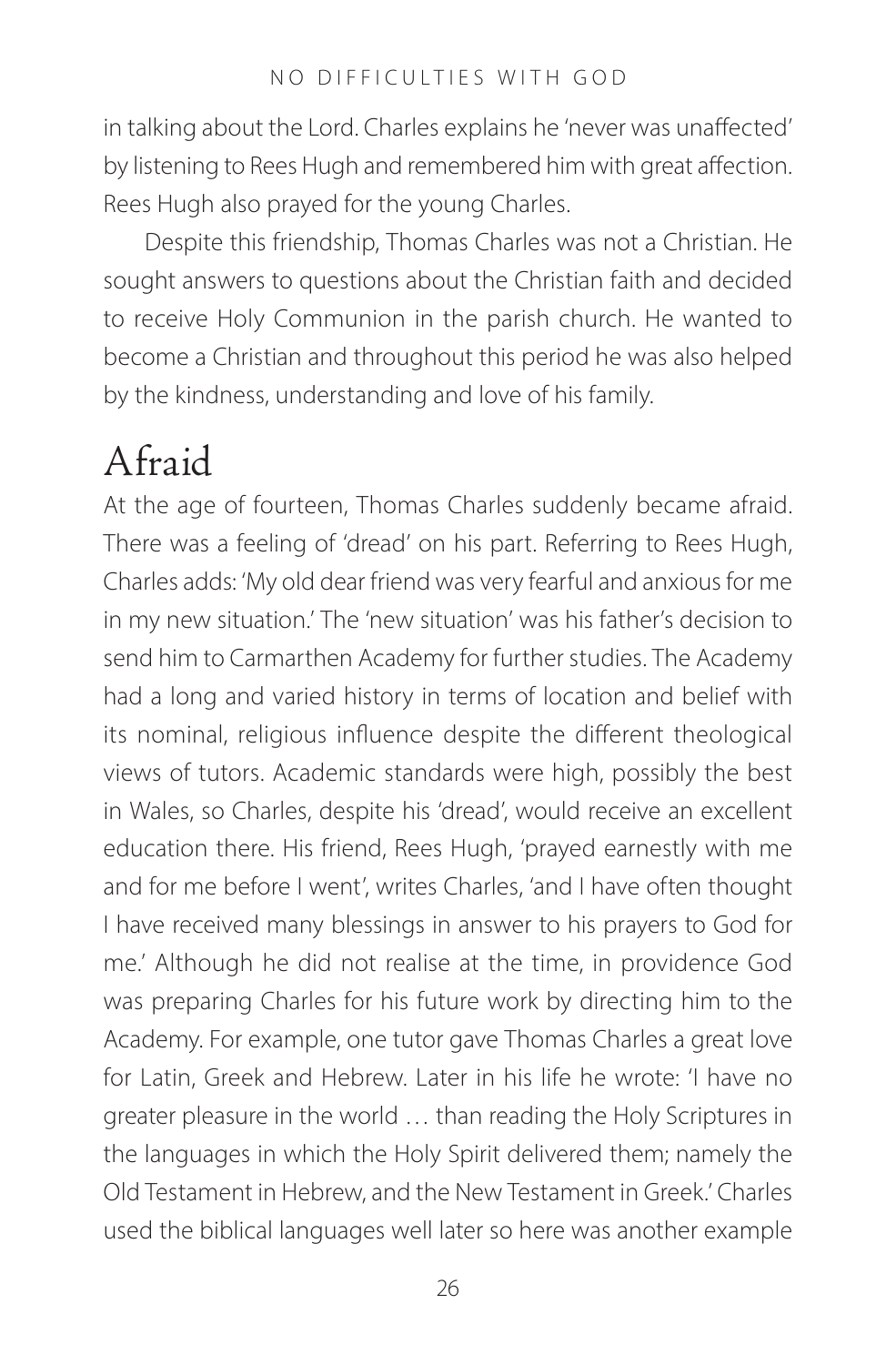of God's wise providence preparing the teenager for his future work. His father's decision was a wise one.

### Conversion

There were temptations facing the teenager in the Academy but a further providence was that he lodged with his older sister Elizabeth and her husband Joseph Thomas, respected merchants in Carmarthen. This was a considerable help for Charles in adapting to a new situation and being confronted by many challenges and snares.

Another aspect of God's providence is that during his studies in Carmarthen, Charles attended the local 'Methodist' society. Methodism was a spontaneous, later an organised, movement within the Church of England for many decades, emphasising a personal and joyful experience of God's grace in Christ. They accepted major Bible doctrines, emphasising God's eternal plan to save a vast number of sinful people; for them Christ died to redeem them from the guilt, power and punishment of sin. Only God by the Holy Spirit could awaken and change sinners inwardly, leading them to personal faith in Christ then protecting and blessing them in union with Christ until they reached heaven. Charles benefitted from hearing those in the society talking about the Lord Jesus and knowing Him personally. However, for the first three years in the Academy, Charles had not become a Christian although he continued to read Christian books.

## 'Happy day'

The 20 January 1773 was an important date for the seventeen-yearold student. It was 'a day much to be remembered by me as long as I live'. He often referred back in thankfulness to God for what happened on this date. Charles had gone some distance to hear the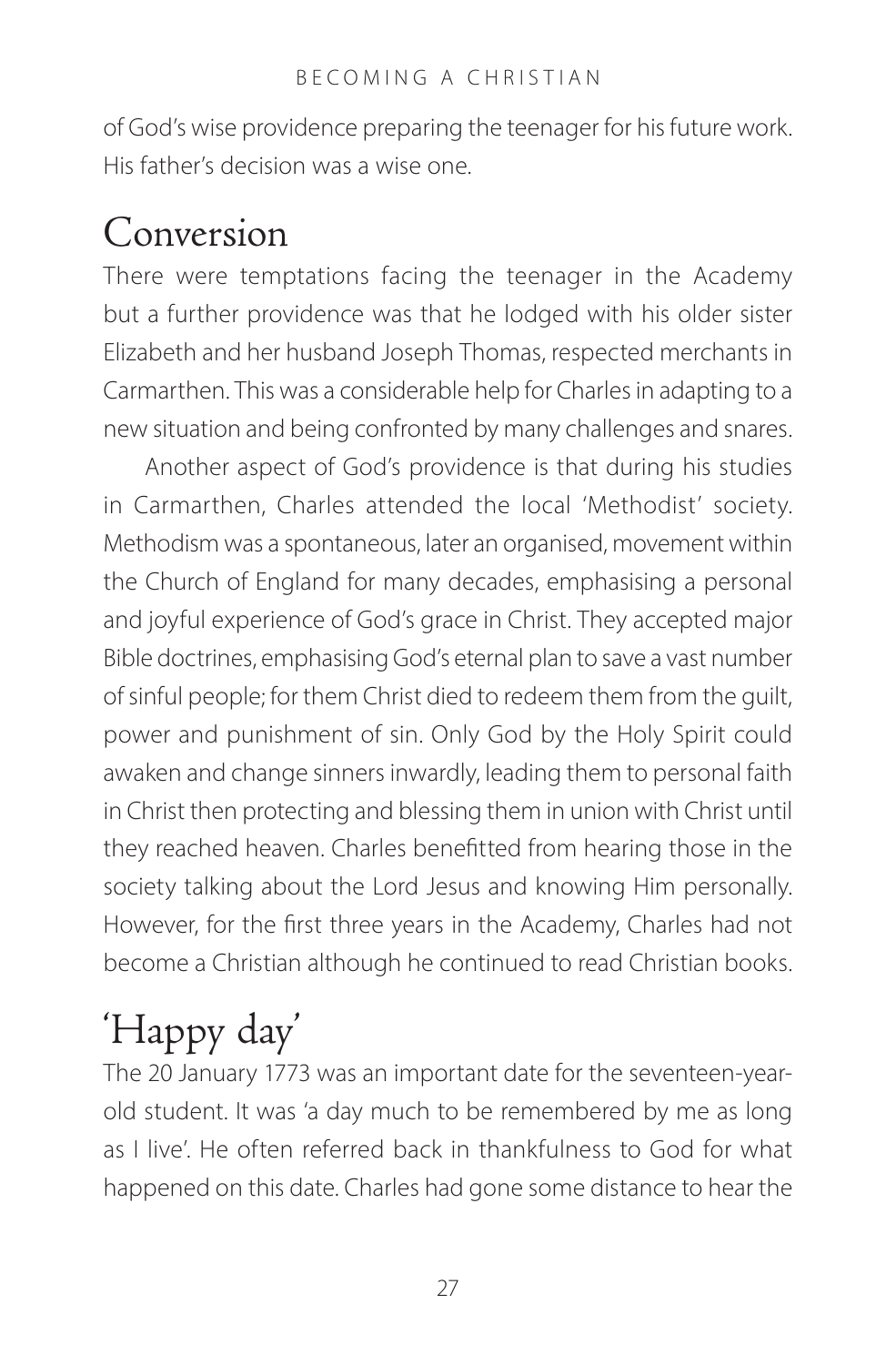well-known Daniel Rowland<sup>3</sup> preach; his text was Hebrews 4 verse 15: 'For we do not have a High Priest who cannot sympathise with our weaknesses, but was in all points tempted as we are, yet without sin' (NKJV).

What happened? Charles explains: 'I had such a view of Christ as our High Priest, of his love, compassion, power, and all-sufficiency, as filled my soul with astonishment – with joy unspeakable and full of glory.' Charles was convicted of his sin and unbelief, including the hard views of God he had retained. Now in seeing the Lord's amazing love and unlimited power, his mind 'was overwhelmed and overpowered with amazement'.<sup>4</sup> It was so amazing what he heard that he felt it was too good to be true! 'I could not believe for very joy,' he explains. Five years later he refers back to this date: '…a special day, to be greatly remembered. So glorious was the revelation of divine truths… By mercy they are … as glorious and valuable as ever, they are always new, always awakening.' Although he believed gospel truths before and enjoyed talking with Christians about the Lord, Charles now experienced the power and reality of the gospel in a deeply personal way. He confessed: 'I had some idea of gospel truths before floating in my head, but they never powerfully and with divine energy penetrated my heart until now.' He had now become a Christian. Eight years later he insisted that on the 20 January 1773, 'the light of the knowledge of the glorious gospel first shone brightly in my soul in the face of Jesus Christ.'

Whether a person can date conversion so precisely as Charles is unimportant, for many come to saving faith in Christ over a period of

<sup>3</sup> Daniel Rowland (1711–90) was a curate in the parish church of Llangeitho in rural West Wales. He ministered here powerfully for fifty years, and attracted large congregations from all over Wales.

<sup>4</sup> DEJ, 1, 31.